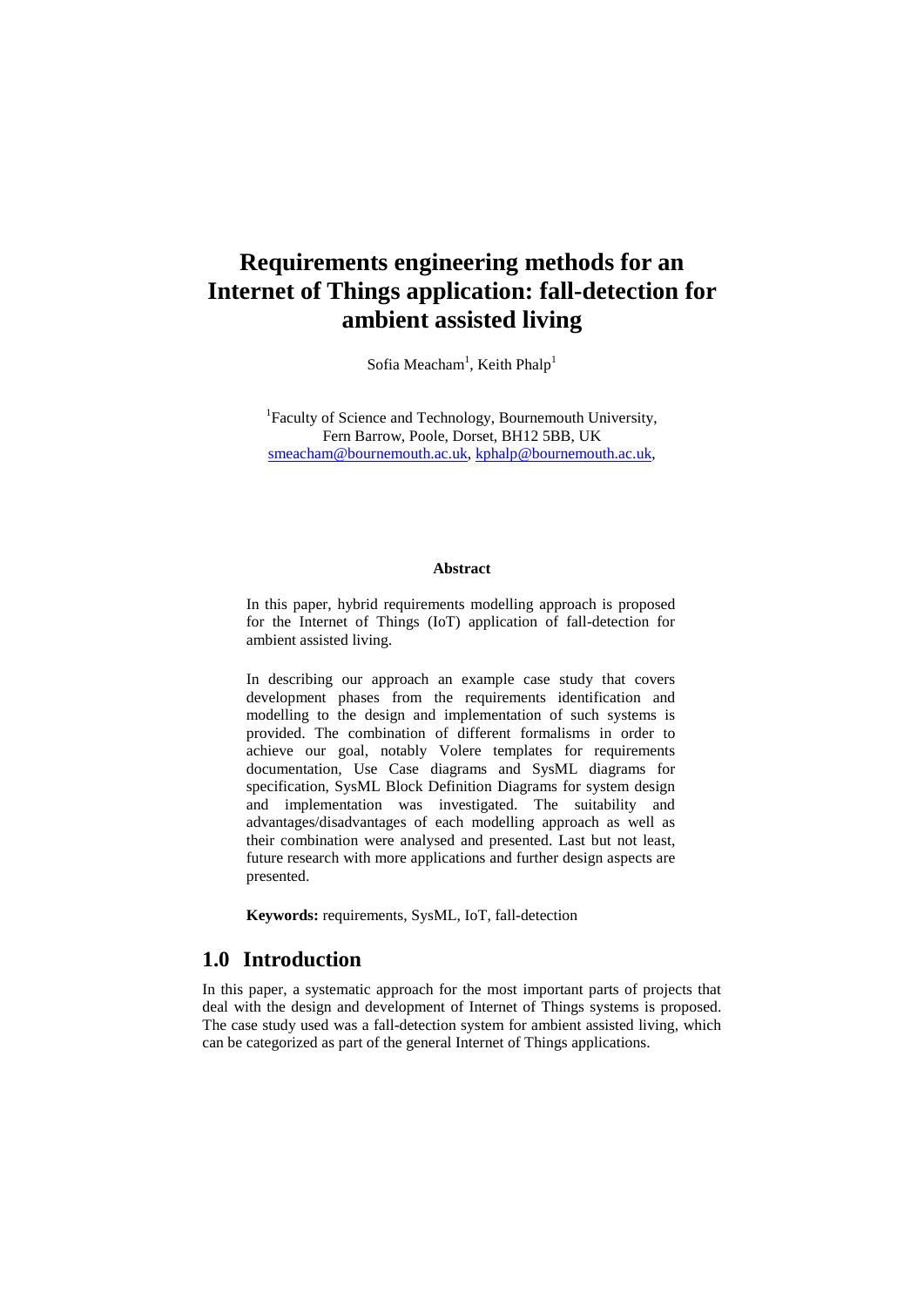According to the World Health Organization [1] approximately 28-35% of people aged 65 and over fall each year increasing to 32-42% for those over 70 years of age. The situation is getting worse due to the fact that elderly people often have to stay alone for long periods of time either in their own home environments or in care homes. In this context, automatic fall-detection systems can enable triggering of an alert (manual or automatic) in an emergency situation, thus enabling help when it is required, reducing deaths from falls and consequently increasing the personal feeling of security of elderly people. There are several available falldetection systems, each of which address some of the requirements, both for indoor [2] [3] and outdoor environments [4]. However, the requirements for these systems are rarely properly defined and formulated.

In this paper, an attempt to properly define the requirements for these types of systems through the use of a variety of different formalisms will be initiated.

First, Volere templates have been chosen for the initial steps. Among all the steps of the Volere requirements engineering process, the use of Volere templates is more well-known and widely-adopted. The structured view of the requirements document allows for a systematic and methodical way of defining the requirements using a document format.

Moving from a document format to a diagrammatic modelling representation, Use Cases have been used for software requirements for many years. There are several advocates that support them as well as literature that criticizes them, and indeed, the authors have been part of a drive to improve their utility. However, despite such arguments, standard use cases remain the most commonly used modelling technique for requirements engineering over the years, arguably due to their simplicity and understand-ability [5]. On the other hand, SysML has emerged as a new standard for system design and is replacing the traditional UML based approach. It is an extension of UML that moves the designer from the software focus of UML towards a more systems focussed approach and is expected to have widespread use among system engineers.

In this paper, a hybrid requirements modelling approach that utilises and combines the advantages offered by each formalism (Volere templates, Use Cases, SysML Requirements diagrams) is proposed in order to increase efficiency and quality of the design and implementation results.

The proposed approach consists of the following steps: The first step is to start from Volere templates to present the requirements in an organised English document; the second step consists of creating Use Cases; the third step representing the structure of the requirements using SysML Requirements diagrams; the fourth step designing the system block diagrams in SysML Block Definition Diagrams; and the fifth step is the system implementation.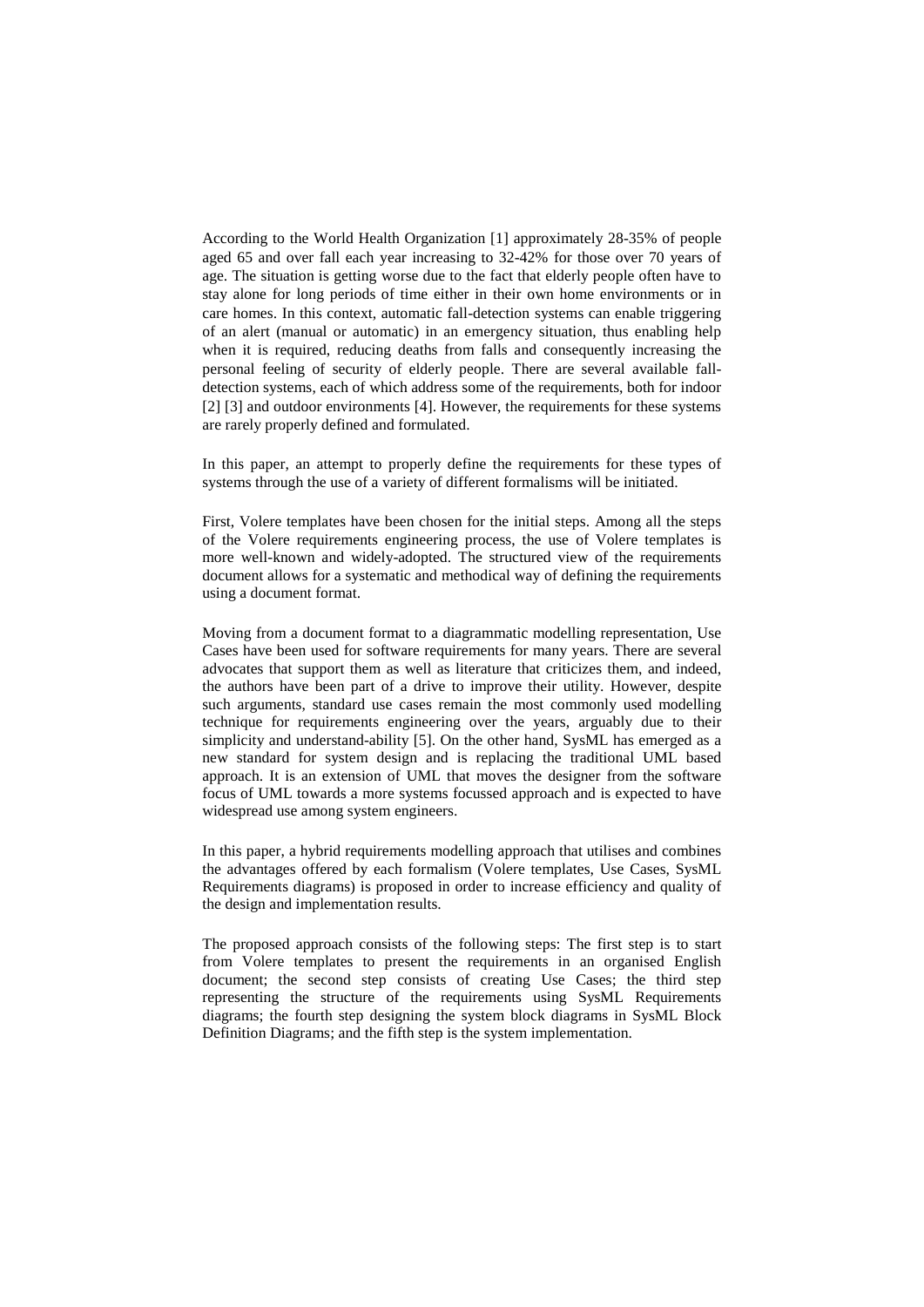To illustrate the approach, in Section 2, a case study will be described. In Section 3, a short description of the model-based design approach and the UML/SysML modelling languages for model-based will be initiated. In the following Section, 4, the use of Volere templates is presented and the High-level/ Low-level Use Case and Requirements diagrams are presented and compared. The system design and implementation will be presented in Section 5, whereas the resulting requirements "flow" from modelling to design/implementation will be extracted in Section 6. In Section 7, reflections and evaluation of our approach will be presented. Finally, Section 8 offers some conclusions and suggestions for future research directions.

## **2.0 Case Study Overview**

This case study was set in collaboration between Bournemouth University and the Technological Educational Institute of Western Greece (TWG), the Embedded System Design and Application Laboratory (ESDA lab) of the Computer Engineering and Informatics Department. Specifically, the TWG/ESDA Lab has many years expertise in IoT applications and assisted living systems. The example of their Ambient Assisted Living laboratory (AAL) in Patras provided significant input to this work.

Specifically, in this case study, the requirements gathering and analysis, system design and implementation for an indoor/outdoor fall-detection ambient assisted living system for a UK care home are being considered.

The system will automatically detect various elements of fall-detection such as the elderly person moving out of the care home or the garden area, detection of no movement for an extended period of time (8 hours) or a sudden acceleration such as a fall.

General medical information needs to be kept using electronic means so that patients, their relatives and medical professionals (doctors, nurses, and carers) can access/update and consistently maintain the data. Security and privacy issues should be maintained for medical data and each user of the system should have different privileges in using the stored information. The data should be handled according to, in our case, the relevant UK data protection act and ethics rules and considerations for medical information.

The medical professionals (nurses, carers) should have access to the system for observing the level and recharging the batteries of the fall detection system.

Also, the elderly person should be able to have a choice of communicating directly with corresponding carers, nurses, relatives in addition to the automatic alarms. In the case of a false automatic alarm, the elderly person should be able to designate that the alarm was false through an appropriately designed interface.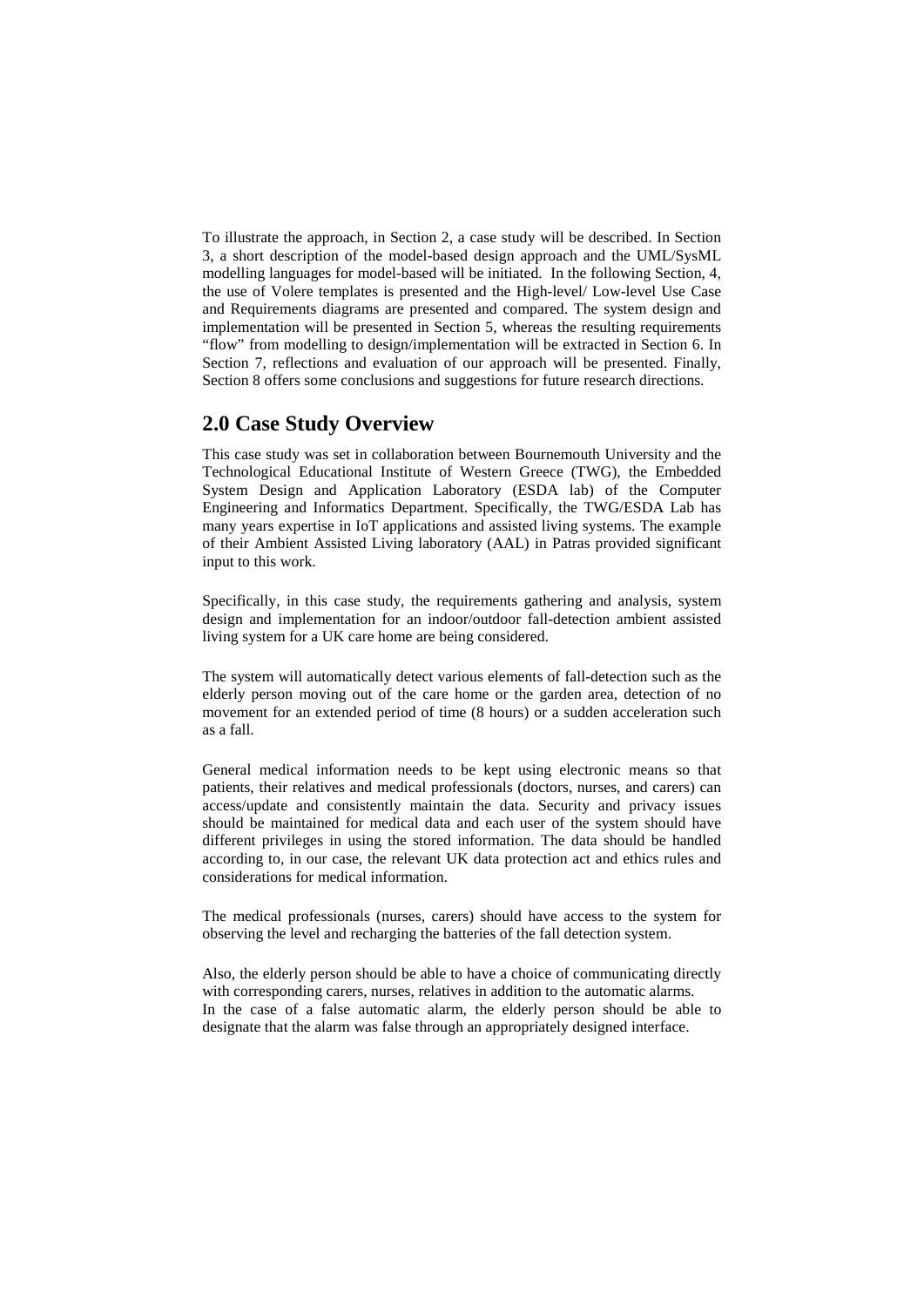Last but not least, a major requirement for the future would be to add to the system "intelligent" behaviour wherever appropriate. For example, in case a fall is detected, monitoring mechanisms should be increased in order to obtain more information about the criticality of the incident and the patient's medical condition.

# **3.0 Model-based Design: UML/SysML modelling**

Throughout this project, Model-Based Systems Engineering (MBSE) was applied as an approach to the design and development of a number of systems. In MBSE, models take a central role, not only for analysis of these systems but also for their construction. According to INCOSE, the adoption of MBSE has several advantages [6] such as: improved communication among stakeholders, team members through diagrammatic model representations; improved quality through early identification of problems and fewer errors at the integration stage; increased productivity through reusability of existing models and reduced risk through improved estimates and on-going requirements validation and verification. Overall, it has been said to increase productivity and efficiency in the design and development mainly of complex systems.

Specifically in this project, a combination of SysML and UML modelling languages for MBSE within an Eclipse/Papyrus environment was used [7]. SysML was adopted due mainly to its suitability for modelling a wide variety of systems [8]. It was the result of a UML RFP recommendation for system engineers and has been adopted by OMG since 2006. It offers system engineers several noteworthy improvements over UML. SysML reduces the software-centric restrictions of UML and adds more diagram types such as block definition diagrams, internal block diagrams, parametric and requirements diagrams. Owing to the above additions, SysML is able to model a wide range of systems such as hardware, software, information, processes [9]. On the other hand, UML diagrams were still used wherever it was more appropriate for the project.

# **4.0 Proposed hybrid requirements modelling approach**

## **4.1 Volere templates**

For requirements gathering and analysis, defining our requirements was initiated by using Volere templates [10]. Volere templates are part of a widespread requirements engineering process. In our project, they were used in order to provide a systematic way to formulate the requirements documents.

## **4.2 High-level Diagrams**

As a second step, modelling and diagrammatic techniques were used, among which was SysML/UML Use Cases and SysML Requirements diagrams. The choice of combining SysML Requirements Diagrams with the traditional Use Case modelling was deliberate and offered a variety of views to the system requirements. Use Cases provide the actor-based description of the system [11]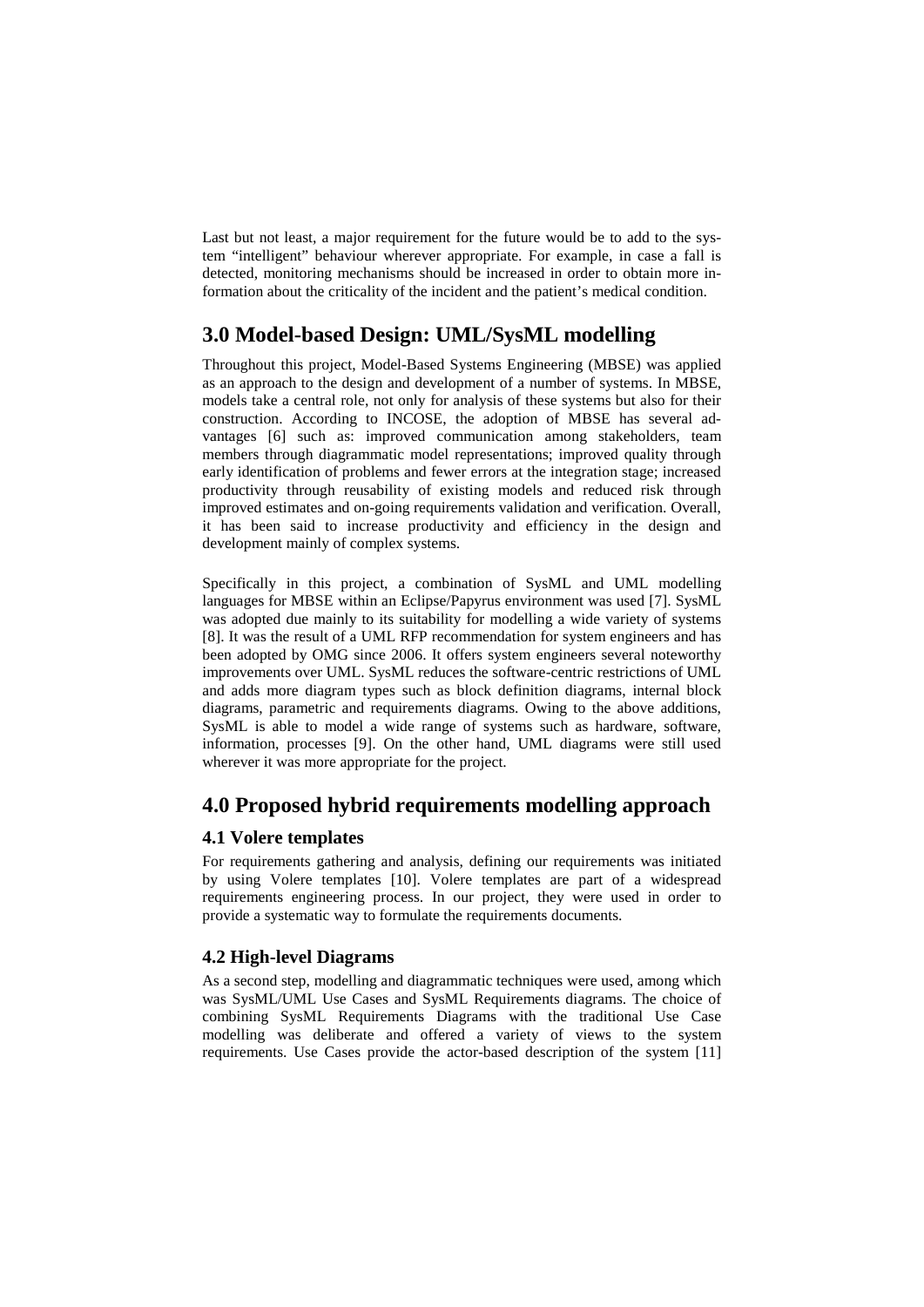whereas Requirements Diagrams gave a diagrammatic view that connected requirements with block diagram implementations, offering a path to traceability/verification as well as providing relationships between requirements.

#### **4.2.1 High-level Use Case**

In Fig. 1, we can see a high-level Use Case Diagram that consists of three main categories of Use Cases: Monitor Device which is used to monitor movement, location and battery levels; Manage Alert which creates an alert in case something is wrong; Manage Record which coordinates the storage and maintenance of medical information



Fig. 1 High-level Use Case Diagram

In this Use Case, the system is presented from the point of view of the main actions that the actors perform (resident, relative and personnel).

#### **4.2.2 High-level Requirements Diagram**

In Fig. 2, a high-level Requirements Diagram is depicted that consists of three main categories of requirements: Monitor Environment which is used to monitor movement, location and battery levels; Alert Environment which creates an alert for five cases (manual alert, fall detection, no movement detection, out of range, low battery); Operating Environment which can be indoor, outdoor and 24/7 operating system.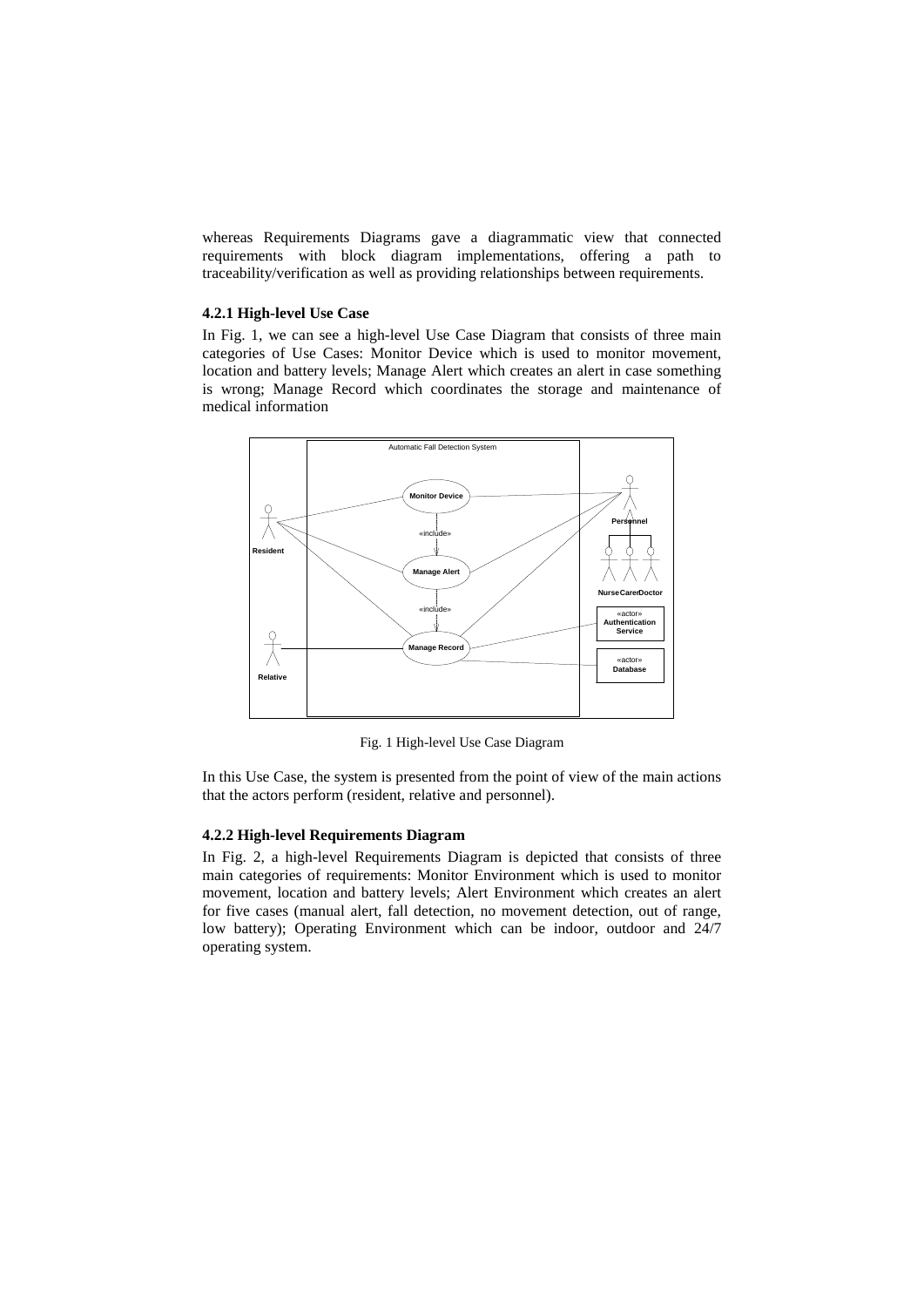

Fig. 2 High-level SysML Requirements Diagram

#### **4.2.3 Comparison of High-level Diagrams**

In the above Use Case, the system is presented from the point of view of the main actions that the actors perform (resident, relative and personnel) such as monitor, alert and manage record. On the other hand, in the above Requirements Diagram, the system is depicted from the point of view of the main structural blocks that are required by the system implementation such as monitoring, alert and operating environment.

There is a one-to-one correspondence between the monitor and alert parts of both diagrams. The difference starts when in the Use Case the managing of records is stated explicitly as it is an important action that happens by the actors, whereas in the Requirements Diagram there is a general block which is called operating environment and includes/hides within it the management of records. Last but not least, it is very hard to define which of the two diagrams lies at a higher level of abstraction as both describe the high-level system requirements from a different point of view.

#### **4.3 Low-level Diagrams**

#### **4.3.1 Low-level Use Case**

In Fig. 3, a low-level Use Case Diagram for Abnormal Condition Detection is presented; specifically Monitor Device. When an abnormal condition occurs, the system detects it using the device attached to the resident. To determine the kind of abnormal condition, the system continuously and transparently evaluates the realtime movement and location of residents. The system runs an algorithm to detect the kind of abnormal condition such as fall, no movement and the location of resident.The system also detects if the condition is a device service alert, for example low battery. The alert is then managed by the Use Case "Manage Alert".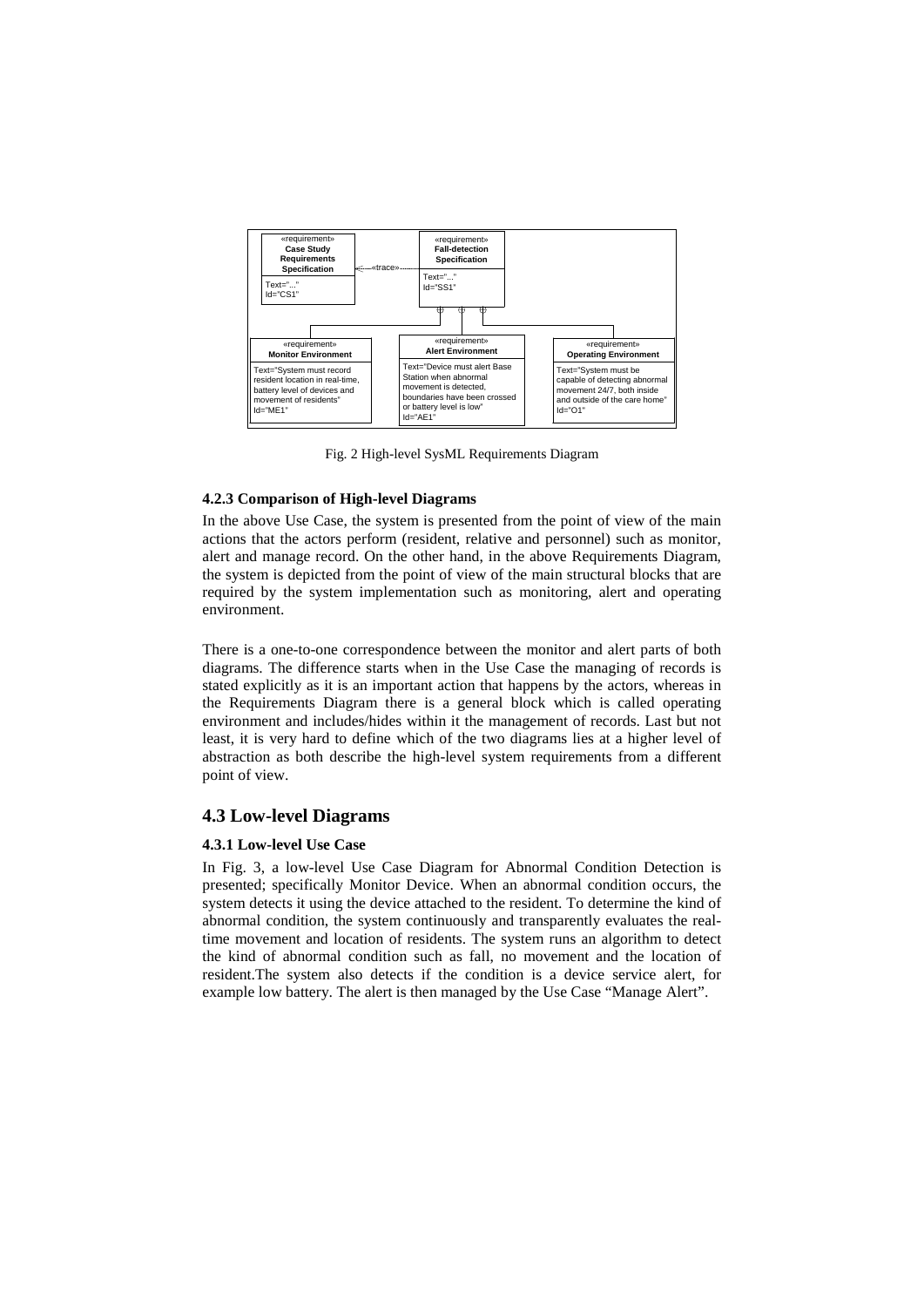

Fig. 3 Low-level Use Case Diagram

#### **4.3.2 Low-level Requirements Diagram**

In Fig. 4, a low-level Requirements Diagram is presented that describes the abnormal condition detection requirement. It consists of three main parts: movement, location and communication. The movement and the location are part of the device decision. Note that in this diagram the corresponding non-functional legal requirements are depicted that are part of the system has to follow such as Medical Device Regulation 2012 and Care Quality Commission 2009.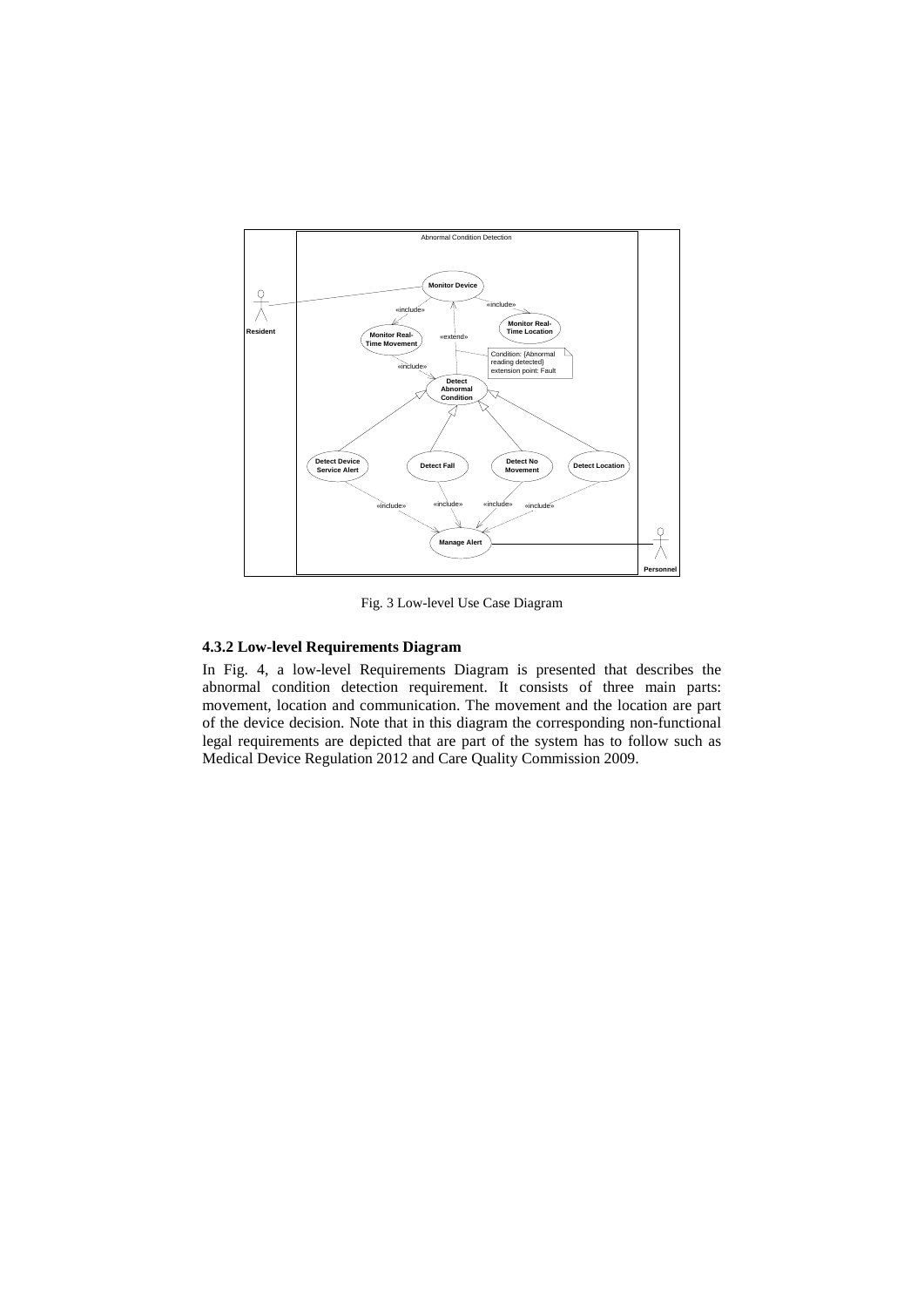

Fig. 4 Low-level SysML Requirements Diagram

#### **4.2.3 Comparison of Low-level Diagrams**

In the above Use Case, the system is presented from the point of view of the operations that will have to be performed. Unlike most of the Use Cases, it does not focus on the interactions with actors but rather on the main operations, such as types of abnormal condition (fall, no movement, device service alert). On the other hand, in the above Requirements Diagram, the system is depicted from the point of view of the main structural blocks that are required by the system implementation such as defining movement, location and communication.

There is a one-to-one correspondence between some parts of the two diagrams such as the movement and location blocks. However, the two diagrams are fundamentally different in content. It is very important to note that the requirements diagram includes non-functional requirements such as legal requirements, which are not part of a Use Case diagram. This is an advantage that has been introduced by SysML and is very important for non-functional properties such as legal and security issues. On the other hand, in this case study the Use Case diagram contains all the types of abnormal behaviour as each one of them constitutes a separate operation (use case). This is not explicitly depicted by the SysML Requirements diagram as it is focusing on the structure of the requirements.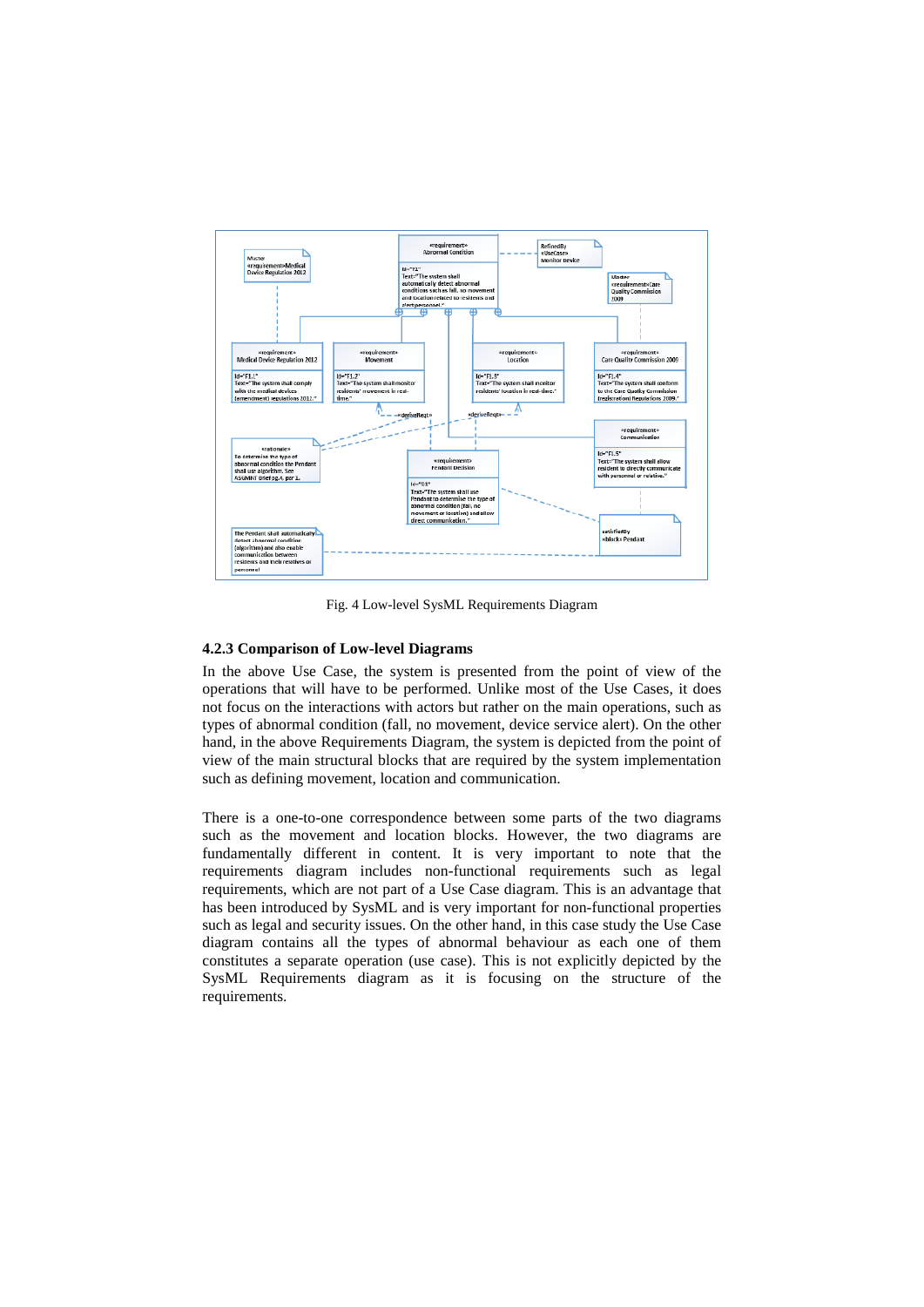# **5.0 System Design/implementation**

In Fig. 5, the corresponding high-level SysML block diagram of the system is presented. A one-to-one correspondence between the requirements in Fig. 2 and the blocks in this diagram is apparent. In addition to this, the "flow" of events is depicted. The Monitor block monitors the system (Operating Environment block) and when something abnormal is detected it raises a Trigger to the Alert block. The Alert block (depending on the specific Trigger that was raised), decides on the required adaptation and sends an Adapt signal to the Operating Environment to perform the changes.



Fig. 5. High-level SysML Block Definition Diagram (BDD)

# **6.0 Requirements "flow" from modelling to design/implementation**

From the above, we contend that the SysML Requirements diagrams most closely match the system design/implementation as they follow the same structural decomposition approach. The correspondence between requirements blocks and blocks of the SysML Block Definition Diagram is very close, whereas the corresponding Use Cases view the system in a more "operations" and actor usage manner.

To recap, the proposed design flow consists from the following steps: The first step is to start from Volere templates to present the requirements in an organised English document; the second step consists of creating Use Cases for the actor, external-use view of the system; the third step consists of representing the structure of the requirements and the non-functional requirements using SysML Requirements diagrams; the fourth step consists of designing the system block diagrams in SysML Block Definition Diagrams; the fifth step is the system implementation.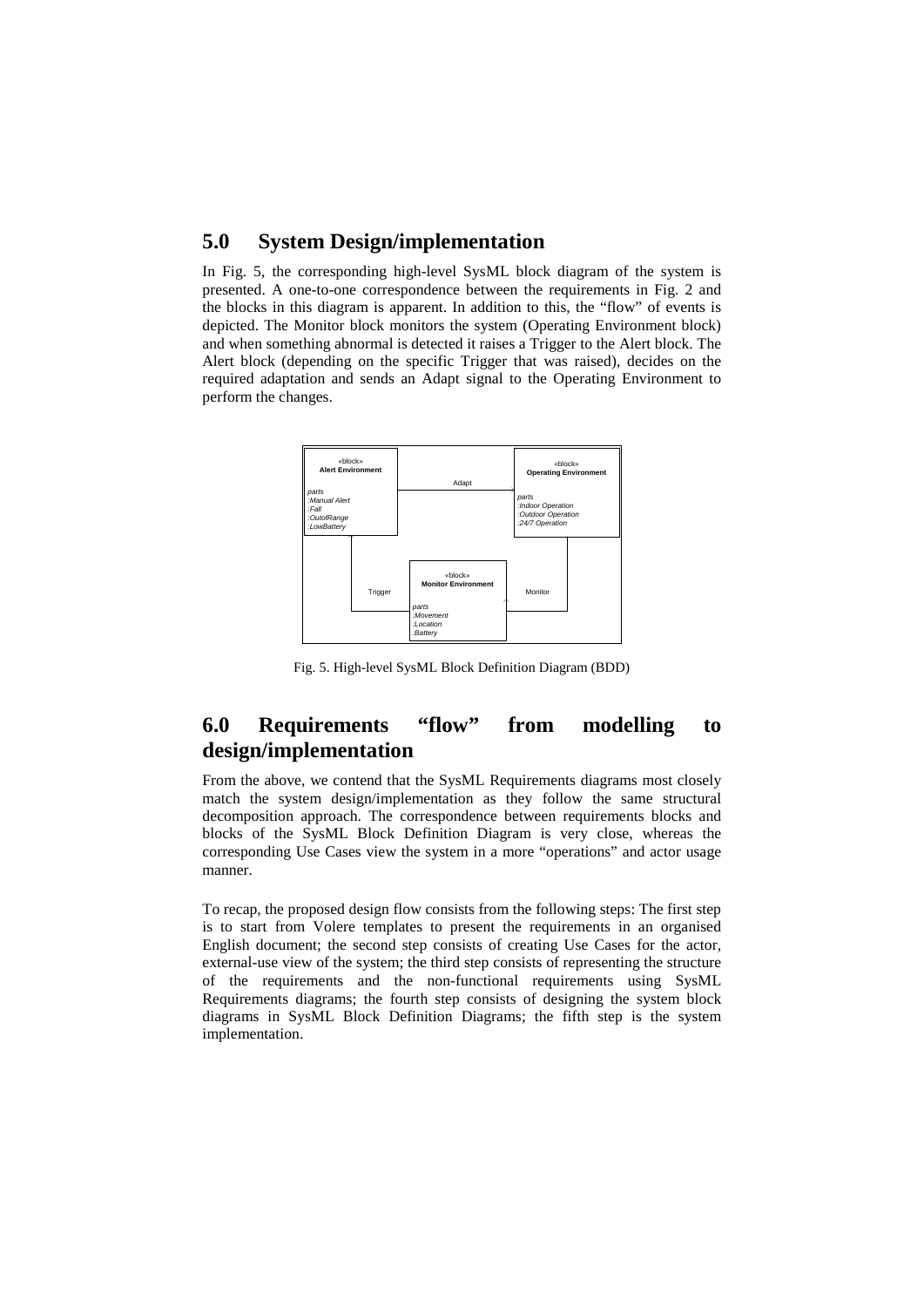# **7.0 Reflections and evaluation of the proposed approach**

In this paper, a hybrid approach for requirements modelling was proposed using three different formalisms.

The Volere templates served the purpose of structuring and organising the English document descriptions and are quite a common choice for this purpose.

However, our particular combination of Use Cases and SysML Requirements diagrams represents a novel and effective approach. In [12], Use Case diagrams are defined as a way to "describe the interaction between a system and the environment" whereby Requirements diagrams are described by [13] as "a relationship view of requirements, which address dependencies and allocation of requirements in other software artefacts."

Upon analysis of the requirements for our specific fall-detection case study, a wide range of functional and non-functional requirements such as legal, performance and security issues were identified.

Use Case diagrams were particularly effective at providing a comprehensive summary of functions carried out across the system by elderly patients, carers and doctors. They were also successful at highlighting how the system will behave and adapt in both normal and exceptional cases especially when displaying less common 'out of range' and non-movement usage' scenarios.

Whilst the Use Case diagrams presented a clear, simplistic high-level understanding of functions being performed they have many limitations. Limitations include a lack of technical detail and an inability to show nonfunctional requirements such as how quickly the alarm would be signalled after the push of the button. This is supported by [14] where Use Cases are specified as 'not being well suited for capturing requirements such as physical, availability and other non-functional requirements'.

In contrast the 'complete' nature of Requirements diagrams meant that showing non-functional requirements such as response times was exceptionally easy. In addition to this requirements diagrams are exceptionally 'traceable' thus making it easy to highlight a hierarchy between technical requirements. For example, when using Requirements diagrams it was possible to illustrate such relationships with the Containment model however these relationships were not possible to depict with Use cases.

In [15], the point that "Requirements should be written at different levels of detail because several stakeholders use them for different purposes" is presented. This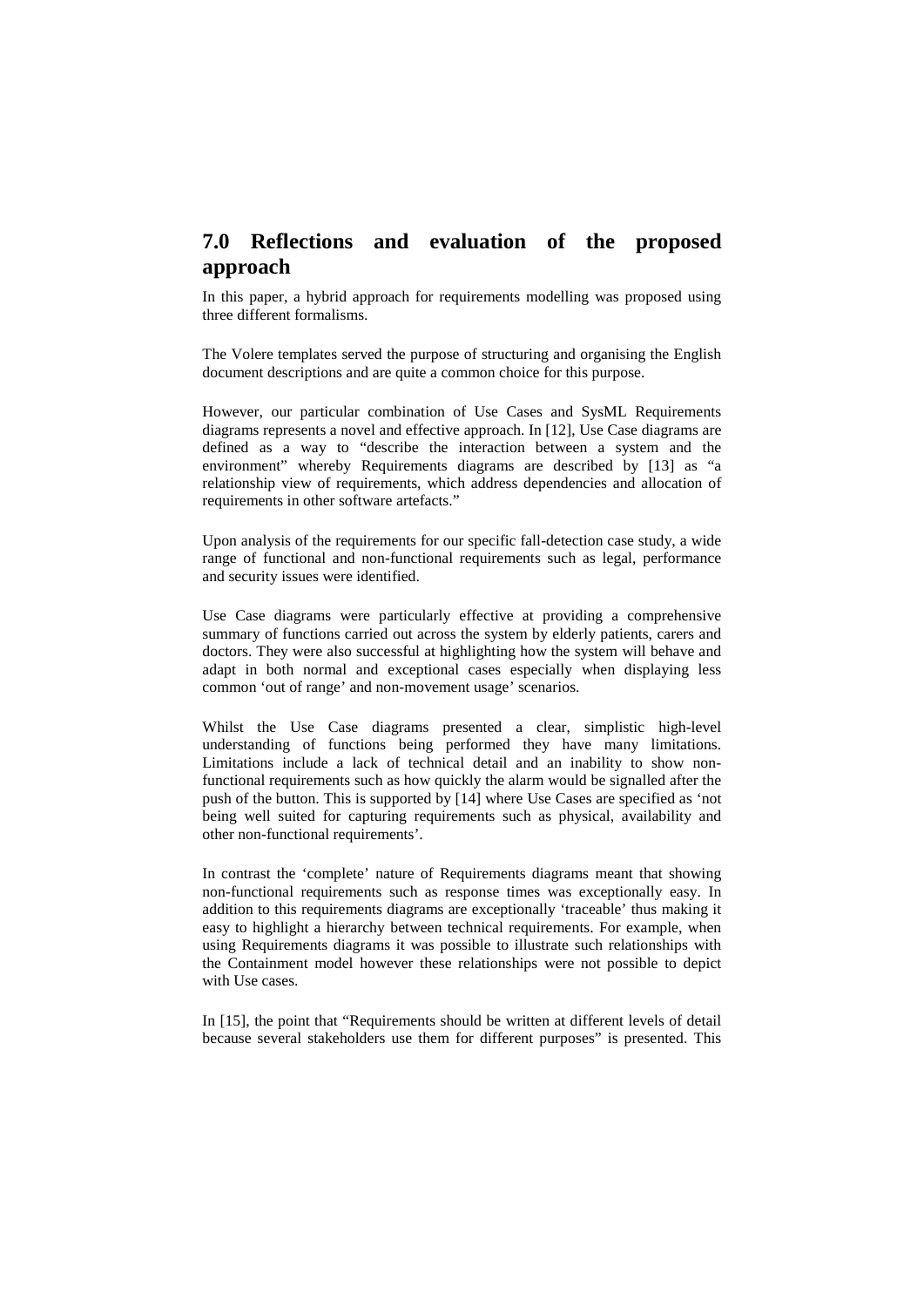highlights why strengths and weaknesses exist for each modelling technique and is indicative of how they would both be used in combination in the real world.

For instance, Use Case Diagrams are better at depicting functional requirements and user interactions with the system. This is because these diagrams would normally be used during the early stages of the requirements phase to show an understanding between the business analyst and the end users of the system. As the main stakeholder is typically the end user, the level of technical detail is usually kept to a minimum to avoid unnecessary confusion.

In contrast, requirements diagrams are typically created and shared by the business analyst to more technical minded stakeholders such as technical architects and developers. This therefore requires the diagrams to be far more structured and contain more low level detailed technical information.

## **8.0 Conclusions and future work**

This paper has presented a proposed approach to requirements modelling and subsequent design and implementation of Internet of Things (IoT) systems, illustrated by reference to an assisted living case study. Our proposed modelling approach uses a combination of existing tools for modelling requirements, utilising the particular strengths of each, and also providing potential users with notation with which they are likely to be familiar and confident. This solution is of particular importance for the changing and diverse nature of stakeholders, actors and systems involved in an IoT application. Specifically, IoT applications require careful consideration of non-functional requirements that the SysML formalism can provide as well as communication with a diverse number of stakeholders that Use Case diagrams and Volere templates could provide.

Our future plans for research are to apply this approach to more IoT applications as well as to the design and implementation of complex diverse systems such as Systems of Systems (SoS). In addition, requirements traceability and verification that will combine our modelling techniques with formal methods will be investigated. Last but not least, our proposed approach is at its early stages towards developing metrics and methods for ensuring the quality of the design/development for the diverse, ever-changing and adaptive IoT applications of the future.

## **9.0 References**

- 1. World Health Organization. Ageing and Life Course Unit, 2008. *WHO global report on falls prevention in older age*. World Health Organization
- 2. Mercuri, M., Garripoli, C., Karsmakers, P., Soh, P.J., Vandenbosch, G.A., Pace, C., Leroux, P. and Schreurs, D., 2016. Healthcare System for Non-invasive Fall Detection in Indoor Environment. In *Applications in Electronics Pervading Industry, Environment and Society* (pp. 145-152). Springer International Publishing.